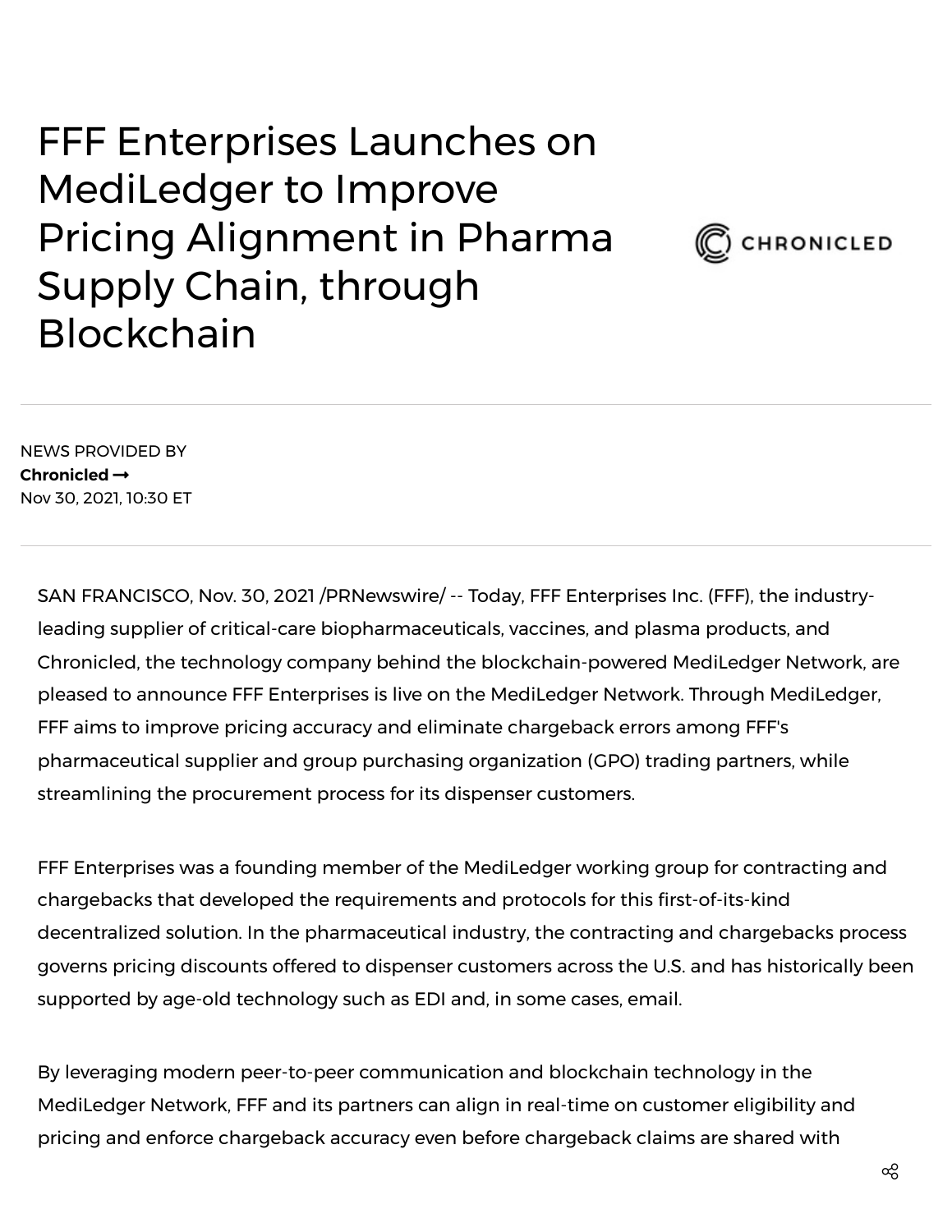suppliers. This breakthrough technology will lead to the elimination of many pricing errors, chargeback disputes, and inefficiencies impacting cash flow and service levels across the pharmaceutical industry.

"We are always on the lookout for cutting-edge technologies to enhance our customers' experience and reinforce patient safety," said Patrick M. Schmidt, CEO of FFF Enterprises. "By utilizing the blockchain-powered solution on the MediLedger Network, we can work seamlessly with our customers and trading partners to quickly resolve pricing and contract disputes, thereby allowing us to spend more time focusing on patient care."

FFF Enterprises is now encouraging its supplier and GPO partners to join the MediLedger Network to benefit from:

- A single unified view of all GPO rosters and customer identifier data
- Automation of membership and customer evaluation processes
- Alignment of contract pricing eligibility among trading partners
- Elimination of chargeback errors
- Reduction in time spent resolving disputes
- Reduction in revenue leakage

"Over the last three years, FFF has prioritized investing time and resources in innovation, and with the launch of the MediLedger Network, their partners and customers will reap the rewards," said Susanne Somerville, Chronicled CEO. "We share FFF's commitment to driving efficiency and collaboration across the industry and look forward to supporting their partners joining the network."

For suppliers and GPOs interested in learning more about joining the MediLedger Network, contact [hello@chronicled.com](mailto:hello@chronicled.com).

## **About FFF Enterprises Inc.**

Founded in 1988, FFF Enterprises Inc. is a privately held, multibillion-dollar specialty pharmaceutical distributor specializing in plasma products, rare and orphan drugs, and vaccines. FFF Enterprises is the parent company to leading specialty infusion pharmacy [Nufactor, Inc.,](https://c212.net/c/link/?t=0&l=en&o=3371949-1&h=3590876040&u=https%3A%2F%2Fwww.nufactor.com%2F&a=Nufactor%2C+Inc.%2C) as well as [InCircle, LLC](https://c212.net/c/link/?t=0&l=en&o=3371949-1&h=1668929706&u=https%3A%2F%2Fincirclereview.com%2F&a=InCircle%2C+LLC) and [MinibarRx, LLC dba RightNow Inventory Product Management Solutions](https://c212.net/c/link/?t=0&l=en&o=3371949-1&h=3369849669&u=https%3A%2F%2Fminibarrx.com%2Frightnow-inventory-portal.php&a=MinibarRx%2C+LLC+dba+RightNow+Inventory+Product+Management+Solutions).